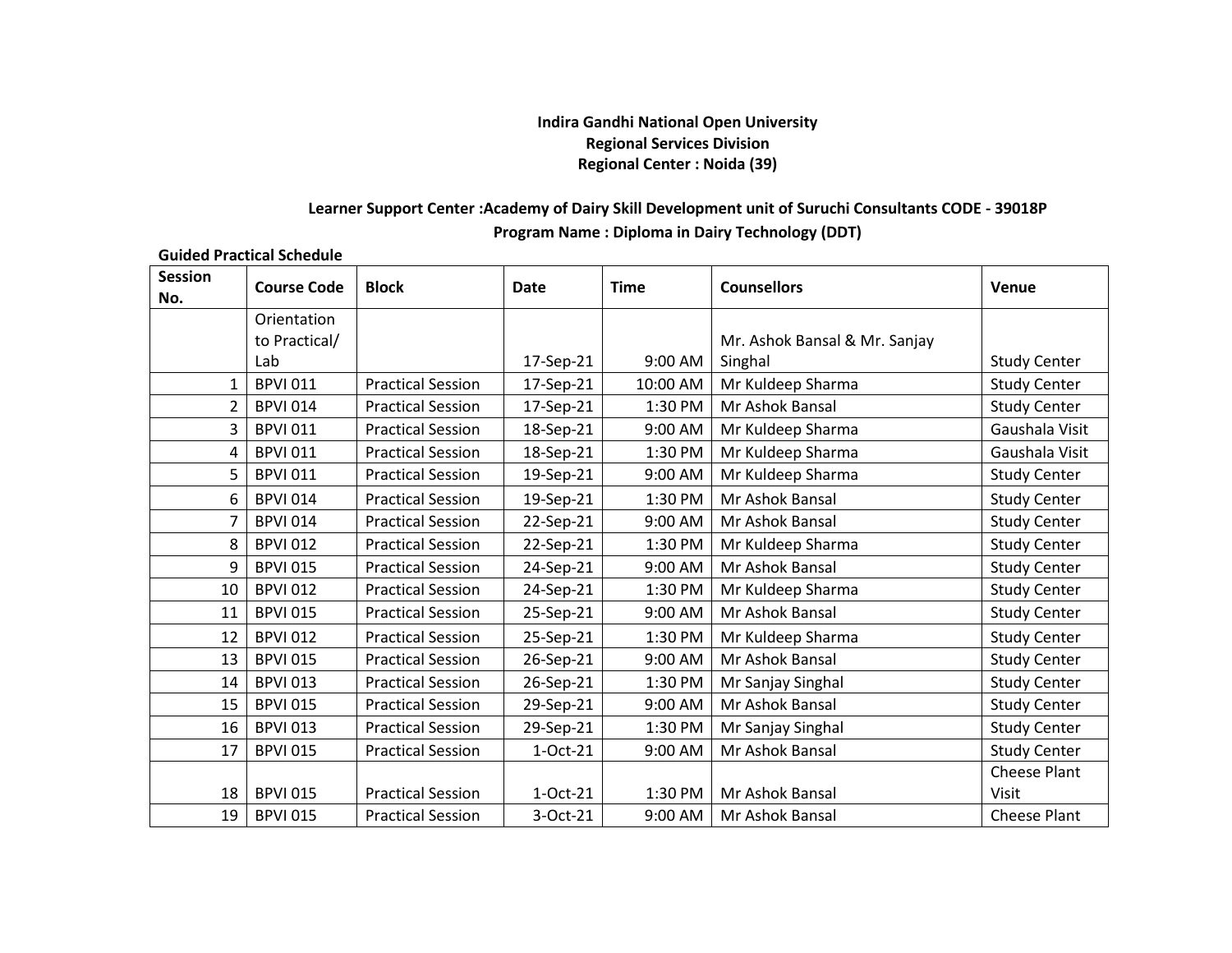|    |                 |                          |           |         |                        | Visit               |
|----|-----------------|--------------------------|-----------|---------|------------------------|---------------------|
| 20 | <b>BPVI 013</b> | <b>Practical Session</b> | 3-Oct-21  | 1:30 PM | Mr Sanjay Singhal      | <b>Study Center</b> |
| 21 | <b>BPVI 015</b> | <b>Practical Session</b> | 6-Oct-21  | 9:00 AM | Mr Ashok Bansal        | <b>Study Center</b> |
| 22 | <b>BPVI 017</b> | <b>Practical Session</b> | 6-Oct-21  | 1:30 PM | Mr Bhupendra Srivastva | <b>Study Center</b> |
| 23 | <b>BPVI 015</b> | <b>Practical Session</b> | 8-Oct-21  | 9:00 AM | Mr Ashok Bansal        | <b>Study Center</b> |
| 24 | <b>BPVI 017</b> | <b>Practical Session</b> | 8-Oct-21  | 1:30 PM | Mr Bhupendra Srivastva | <b>Study Center</b> |
| 25 | <b>BPVI 015</b> | <b>Practical Session</b> | 9-Oct-21  | 9:00 AM | Mr Ashok Bansal        | <b>Study Center</b> |
|    |                 |                          |           |         |                        |                     |
| 26 | <b>BPVI 017</b> | <b>Practical Session</b> | 9-Oct-21  | 1:30 PM | Mr Bhupendra Srivastva | <b>Study Center</b> |
|    |                 |                          |           |         |                        |                     |
| 27 | <b>BPVI 015</b> | <b>Practical Session</b> | 10-Oct-21 | 9:00 AM | Mr Ashok Bansal        | <b>Study Center</b> |
|    |                 |                          |           |         |                        |                     |
| 28 | <b>BPVI 017</b> | <b>Practical Session</b> | 10-Oct-21 | 1:30 PM | Mr Bhupendra Srivastva | <b>Study Center</b> |
| 29 | <b>BPVI 016</b> | <b>Practical Session</b> | 13-Oct-21 | 9:00 AM | Mr Ashok Bansal        | <b>Study Center</b> |
| 30 | <b>BPVI 017</b> | <b>Practical Session</b> | 13-Oct-21 | 1:30 PM | Mr Bhupendra Srivastva | <b>Study Center</b> |
| 31 | <b>BPVI 016</b> | <b>Practical Session</b> | 15-Oct-21 | 9:00 AM | Mr Ashok Bansal        | <b>Study Center</b> |
| 32 | <b>BPVI 017</b> | <b>Practical Session</b> | 15-Oct-21 | 1:30 PM | Mr Bhupendra Srivastva | <b>Study Center</b> |
| 33 | <b>BPVI 016</b> | <b>Practical Session</b> | 16-Oct-21 | 9:00 AM | Mr Ashok Bansal        | <b>Study Center</b> |
| 34 | <b>BPVI 017</b> | <b>Practical Session</b> | 16-Oct-21 | 1:30 PM | Mr Bhupendra Srivastva | <b>Study Center</b> |
| 35 | <b>BPVI 016</b> | <b>Practical Session</b> | 17-Oct-21 | 9:00 AM | Mr Ashok Bansal        | <b>Study Center</b> |
| 36 | <b>BPVI 018</b> | <b>Practical Session</b> | 17-Oct-21 | 1:30 PM | Mr Kuldeep Sharma      | <b>Study Center</b> |
| 37 | <b>BPVI 016</b> | <b>Practical Session</b> | 20-Oct-21 | 9:00 AM | Mr Ashok Bansal        | <b>Study Center</b> |
| 38 | <b>BPVI 018</b> | <b>Practical Session</b> | 20-Oct-21 | 1:30 PM | Mr Kuldeep Sharma      | <b>Study Center</b> |
| 39 | <b>BPVI 016</b> | <b>Practical Session</b> | 22-Oct-21 | 9:00 AM | Mr Ashok Bansal        | <b>Study Center</b> |
| 40 | <b>BPVI 018</b> | <b>Practical Session</b> | 22-Oct-21 | 1:30 PM | Mr Kuldeep Sharma      | <b>Study Center</b> |
| 41 | <b>BPVI 016</b> | <b>Practical Session</b> | 23-Oct-21 | 9:00 AM | Mr Ashok Bansal        | <b>Study Center</b> |
| 42 | <b>BPVI 018</b> | <b>Practical Session</b> | 23-Oct-21 | 1:30 PM | Mr Kuldeep Sharma      | <b>Study Center</b> |
| 43 | <b>BPVI 016</b> | <b>Practical Session</b> | 24-Oct-21 | 9:00 AM | Mr Ashok Bansal        | <b>Study Center</b> |
| 44 | <b>BPVI 016</b> | <b>Practical Session</b> | 24-Oct-21 | 1:30 PM | Mr Ashok Bansal        | <b>Study Center</b> |